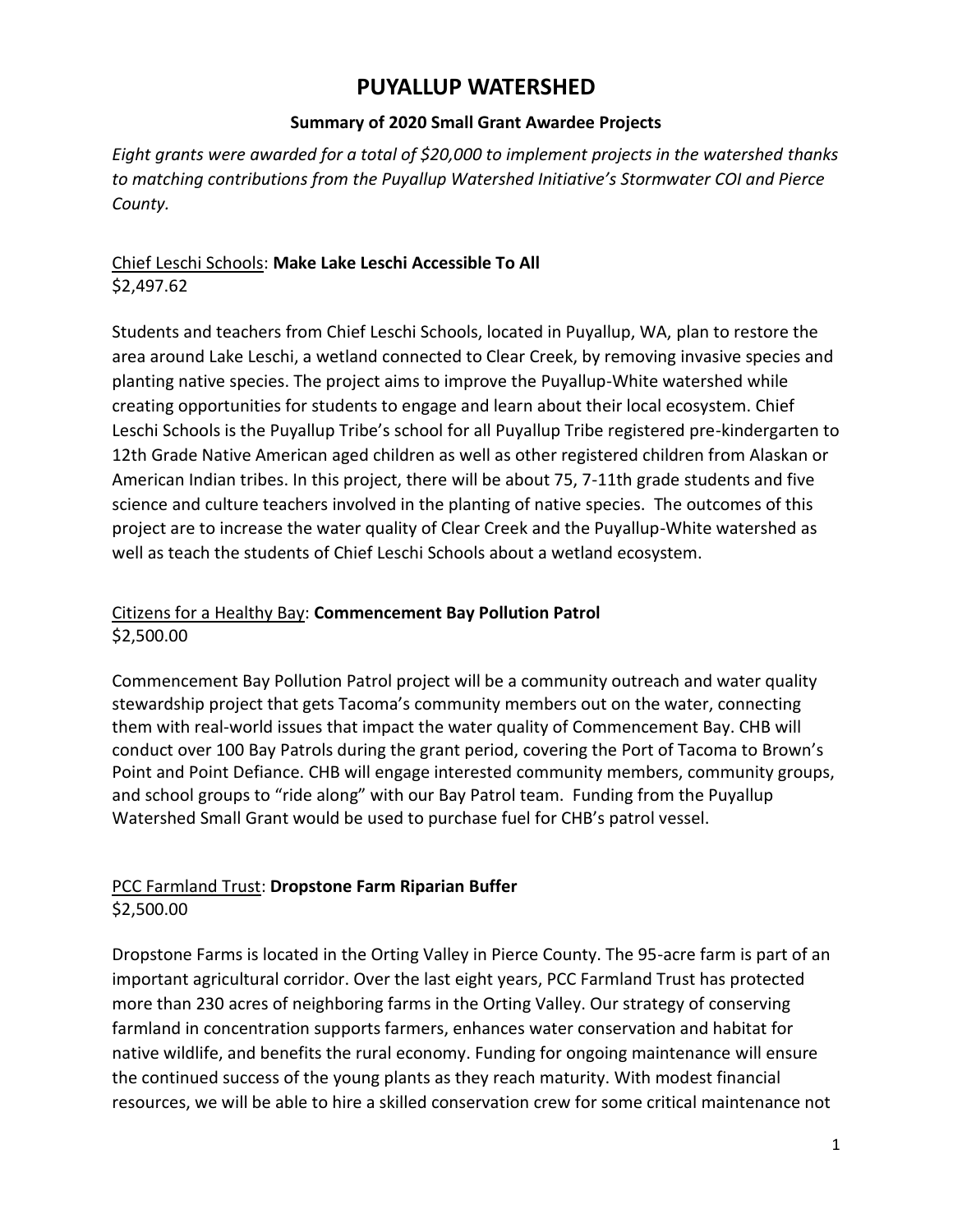appropriate for our dedicated volunteers. In addition to the crew time, we plan to host two volunteer events to keep invasive species at bay, and provide an avenue for the local community to engage and learn about farmland conservation and salmon recovery in our watershed.

### Pierce Conservation District: **Restoring Silver Creek with Maple Heights HOA** \$2,500.00

To support the Restoring Silver Creek with Maple Heights HOA project, we seek funding for two days of Washington Conservation Corps crew time and native plants. The WCC crew will spend two days removing invasive vegetation to make way for the installation of native trees and shrubs by local community members. The restoration of this site has already started with the new Habitat Stewards, clearing blackberry and planning future work. If funded, the timeline for this project is continued blackberry removal from the Habitat Stewards and neighbors over spring/summer 2020 with two WCC crew days in the fall/winter to complete a quality control sweep and additional clearing in preparation for a planting. Following site prep, the Habitat Stewards will complete a bare-root planting in spring 2021 using plant material from PCD's Native Plant Sale. Once complete, the Habitat Stewards will provide ongoing maintenance, including invasive monitoring and plant care.

# Pierce County AIDS Foundation for Latinx Unidos of the South Sound (LUSS): **2020 Latinx Festival**, \$2,500.00

This funding would support adding tailored art activities for children during the event. These would be a "papel picado," paper flower-making, poetry (Rimas y Canciones) workshop; an environmental art workshop (we hope to be led by a Native and Eastside community-resident); and an instrument petting zoo. The idea is to involve children in art-making activities during the festival. The music and dance from the festival would be live-streamed to the room within the Eastside Community Center where children and their parents can enjoy both (workshop and show) at the same time. These funds would allow us to recruit the artists that will deliver the workshop, pay for the additional space fee and purchase the materials for the workshop. This event will benefit youth that live in the Puyallup Watershed, in particular Latinx and immigrant youth that live in or near Tacoma's Eastside.

# Puyallup Watershed Initiative: **Herbal Care at the Eastside Family Support Center** \$2,500.00

Serve eastside residents through a partnership with the Eastside Family Center, to deliver herbal education and traditional medicine. The funds will help to buy materials to create an Apothecary to sustain one-day-a-week herbal care one-on-one session and seasonal medicine making classes. This work will serve as an access point for alternative and highly potent plant based medicine in a community that could benefit from the extra support when many may be